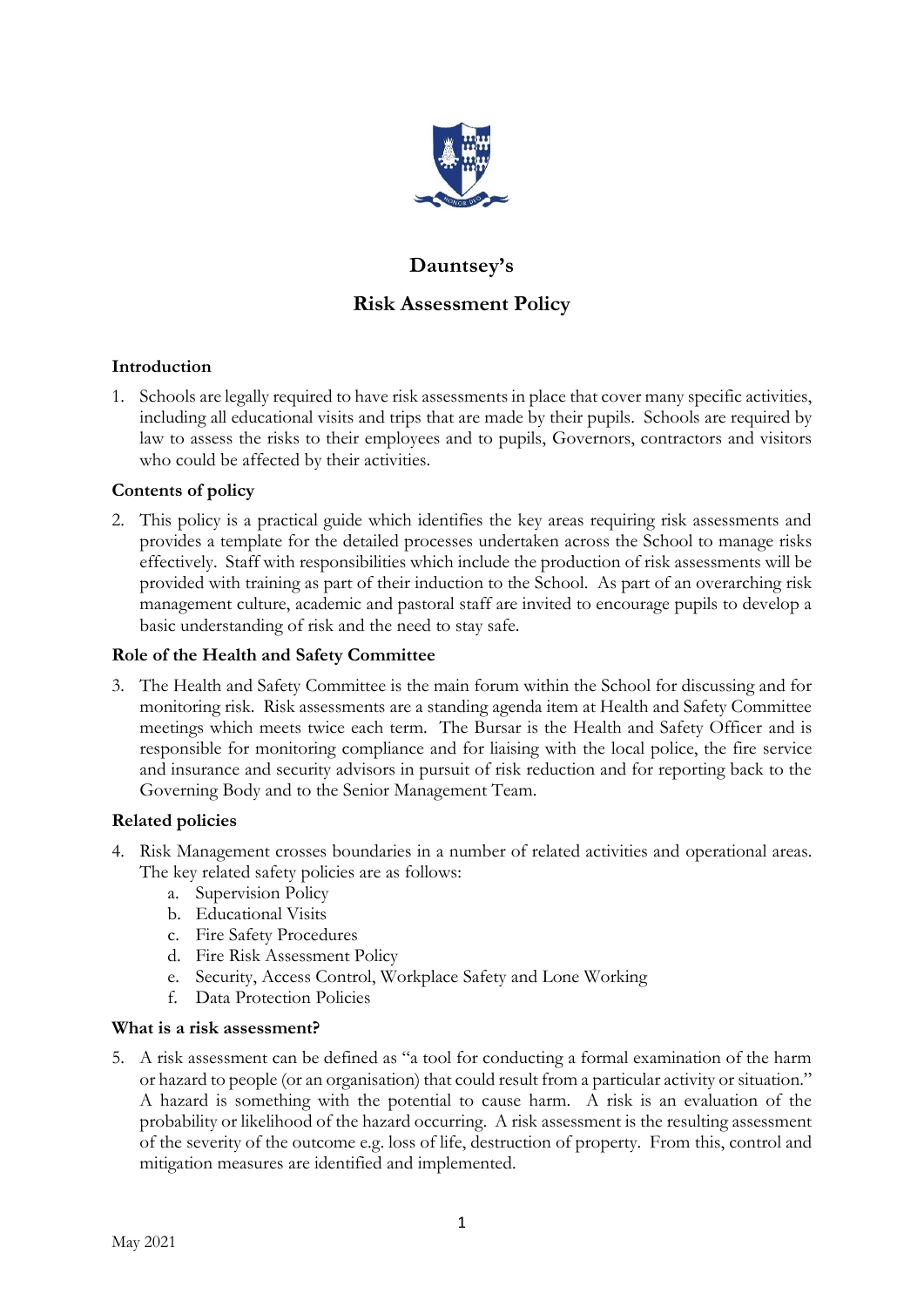## **What areas require risk assessments?**

- 6. There are numerous activities carried out at Dauntsey's, each of which requires its own separate risk assessment. The most important of these cover fire safety, procedures and risk assessments and Educational visits and trips. However, risk assessments are also needed for many other areas, including the following specific Departments and Activities:
	- a. Science.
	- b. Design and Technology.
	- c. PE activities and Sport.
	- d. Duke of Edinburgh award and Adventure Education Activities including Moonrakers, Expeditions and the Devizes to Westminster Canoe Race.
	- e. Art.
	- f. Music (including minimising the risk of hearing loss to staff).
	- g. Drama (including the theatre back stage, props room and lighting box; staging a performance.
	- h. ICT.
	- i. Boarding Houses.
	- j. Extra-Curricular Clubs & Societies.
- 7. Model template risk assessments are utilised for educational activities and visits. CLEAPPS Advisory Service provides model risk assessments for Science, Design and Technology, and Art Departments. We provide access to professional training courses for both teachers and technicians who work in these areas. All teaching staff and technicians receive regular induction and refresher training in risk assessments tailored to their specific areas.

## **Pastoral**

8. The Complimentary Curriculum and PSHE programmes are directed towards promoting an understanding of the risks that exist in both the real and electronic worlds, and on sensible precautions that should be taken by pupils. Assemblies are used to brief pupils about any specific hazards arising from building works and maintenance activities. Science lessons encourage students to conduct their own safety-related research into the potential hazards of chemicals, gas, electricity and flammable materials.

## **Medical and first aid**

9. The Medical Centre has risk assessments for first aid. Accident forms and records are maintained in the Medical Centre and the School Nurses are responsible for ensuring that accident reports are raised when an incident occurs. The First Aid Policy details the procedures to be followed in the event of a medical emergency.

## **Safeguarding / Child protection**

10. The School's suite of Safeguarding Policies and training for all staff form the core of the School's child protection risk management. Safer recruitment policies and procedures ensure that the School is not exposed to the risk of employing staff who are barred from working with children, and those who are not permitted to work in the UK. By extending this regime to Governors and volunteers, and by ensuring that everyone in our community receives regular child protection training, we manage the risk as effectively as possible.

## **Support areas**

11. Within the Bursarial Departments, risk assessments and training are required for every major item of plant or machinery equipment. These include the Catering, Facilities, Maintenance and Grounds Departments. Risk assessments and training are also required for manual handling, slips and trips and the control of substances hazardous to health (COSHH). Induction and refresher training covers risk assessments, protective equipment and safety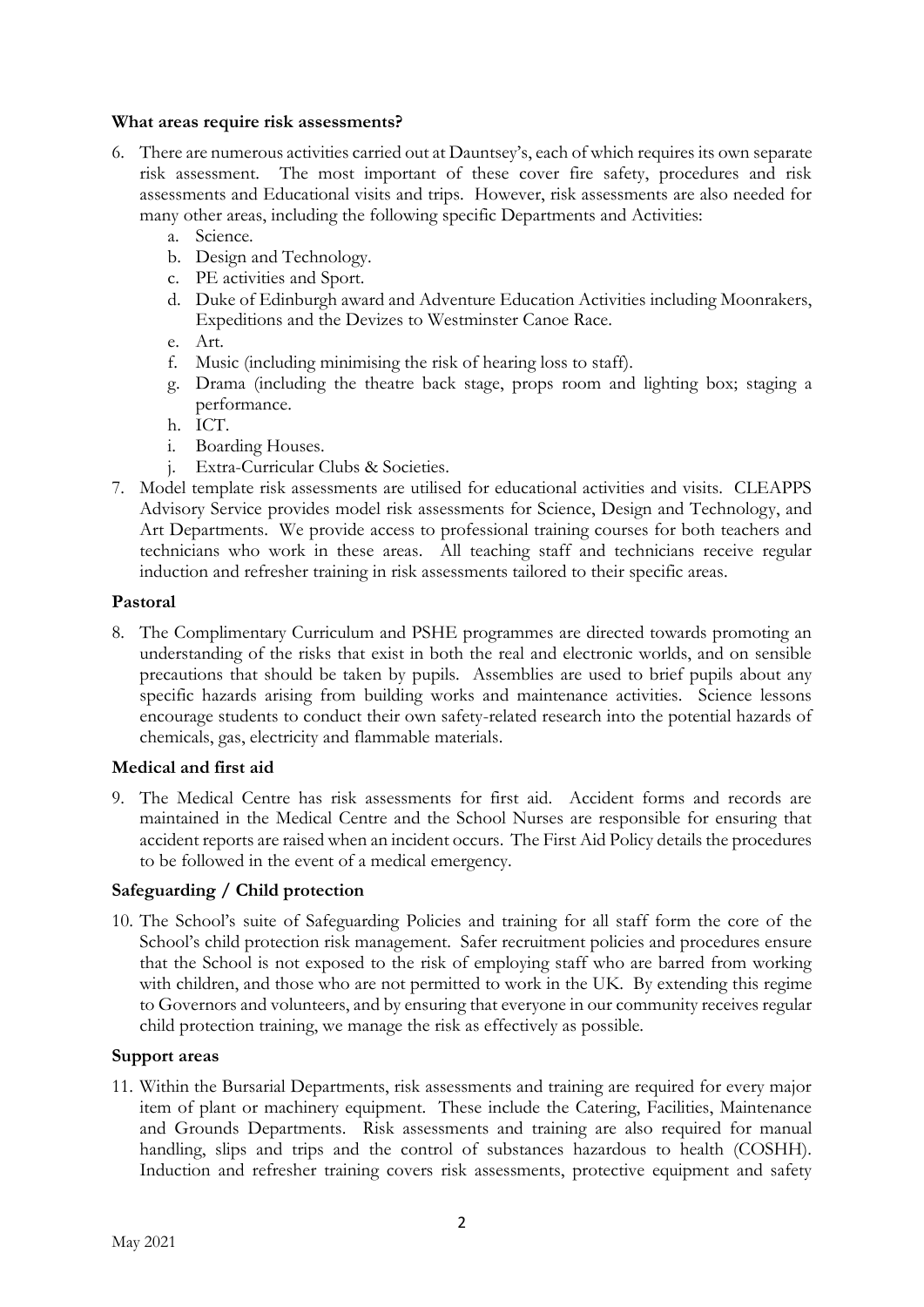notices. Risk Assessments are also carried out on a generic basis for classrooms where the functional location poses no specific hazard, and a similar approach is taken to corridors and stairs. Particular emphasis in training is given to minimising the risk of fire and to security by adhering to good practice. Risk assessments also cover working at heights and asbestos management. Within living accommodation, Matrons are required to monitor and report deficiencies routinely.

## **Control of access to hazardous areas**

12. Risk assessments of all areas of the School reinforce the policy of ensuring that pupils do not have unsupervised access to potentially dangerous areas, such as the swimming pool, the science laboratories and the Design and Technology area. Doors to these areas are kept locked when not in use. Pupils are only allowed access when accompanied by a member of staff. Pupils do not have access to the Grounds, Maintenance, Catering and Caretaking working areas in the School. Areas which are out of bounds to pupils are clearly identified within a specific publication entitled 'Rules, Rewards and Sanctions'. All pupils and parents are issued with a copy of the Rules, Rewards and Sanctions at the start of each School year. A copy is also provided to parents as part of the acceptance documentation when a new pupil is registered for entry to the School.

## **Conducting a risk assessment**

13. There are a range of techniques employed for assessing risk at Dauntsey's. The Science, Design and Technology and Art Departments follow the CLEAPPS guidelines for identifying risk, and utilise their associated model risk assessments. Other departments use generic risk assessment templates where a risk is identified, the severity of the risk determined and the likelihood of that risk occurring is assessed. Measures to mitigate the risk are then identified and implemented.

#### **Specialist risk assessments and high risk activities**

- 14. Specialists are employed to undertake high risk tasks at the School. The following specialist areas are assessed and checked by external professional staff:
	- a. Fire Safety and Fire Risk Assessment.
	- b. Asbestos.
	- c. Legionella.
	- d. Gas Safety.
	- e. Electrical Safety of Buildings.
	- f. Work at Height.
	- g. PAT Testing of Electrical Equipment.
	- h. Manual Handling.
	- i. Pressure Systems and Engineering Tests.
	- j. Catering Equipment and Processes.
	- k. Maintenance and Grounds Departments Equipment and Process Risk Assessments.

## **The Jolie Brise**

15. The School operates a Tall Ship training vessel, the Jolie Brise. She is operated and managed by a full-time highly qualified maritime professional and first made. Specific safety regulations are in place for the safe operation of the vessel which comply with maritime law and health and safety requirements. The vessel has a specific Safety Management System document and on-line risk management system which is periodically reviewed by Governors.

## **Accident reporting**

16. The Bursar is responsible for recording and reporting any notifiable accident that occurs on School premises to a pupil, member of staff, parent, visitor or contractor to the HSE in